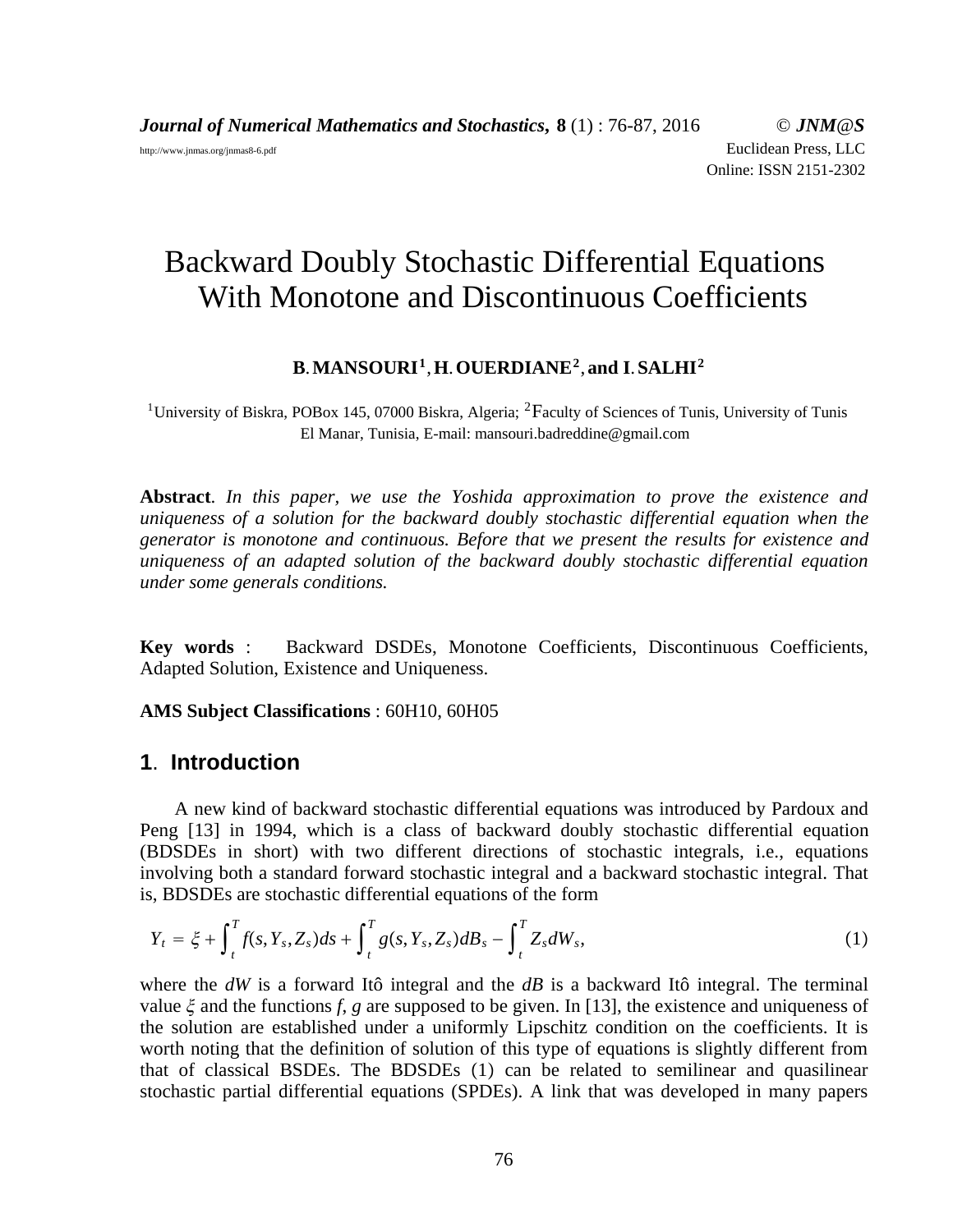(see e. g. [1, 2, 3, 9, 12]) and has motivated many efforts to establish the existence and uniqueness of solutions under more general conditions than the global Lipschitz one as done in [4, 14, 15]. The equation for the adjoint process in optimal stochastic control of [10] is a linear version of the following equation:

$$
Y_t = \xi + \int_t^T f(s, Y_s, Z_s) ds + \int_t^T g(s, Y_s, Z_s) dB_s - \int_t^T [h(s, Y_s) + Z_s] dW_s. \tag{2}
$$

In this paper, we study the BDSDEs with monotone and continuous coefficients using the Yosida approximation [11] and we obtain the existence and uniqueness of solution for BDSDEs (1). First, we establish the existence and uniqueness for an adapted solution  $(Y_t, Z_t)_{0 \le t \le T}$  of equation (2). As well known, this result should be useful in optimal stochastic control.

We also prove the existence and the uniqueness of the solution for the general equation

$$
Y_t = \xi + \int_t^T f(s, Y_s, Z_s) ds + \int_t^T g(s, Y_s, Z_s) dB_s - \int_t^T h(s, Y_s, Z_s) dW_s,
$$
\n(3)

where *h* is  $\mathcal{P} \otimes \mathcal{B}_d \otimes \mathcal{B}_{d \times k}/\mathcal{B}_{d \times k}$  measurable, the mapping  $z \to h(s, y, z)$  is a bijection for any  $(s, \omega, y)$ .

The paper is organized as follows. In Sections 2, we state some notations, assumptions and define a solution to the BDSDE. In Section 3, we present our first results for existence and uniqueness of an adapted solution under certain conditions. Finally in section 4, we established the existence and uniqueness of the solution in the case where the generator is continuous and monotone.

# **2**. **Notation**, **Preliminaries and Assumptions**

Let  $(\Omega, \mathcal{F}, P)$  be a complete probability space and  $T > 0$ . Let  $\{W_t, 0 \le t \le T\}$  and  $\{B_t, 0 \le t \le T\}$  be two independent standard Brownian motions defined on  $(\Omega, \mathcal{F}, P)$  with values in  $\mathbb{R}^d$  and  $\mathbb{R}$ , respectively. For  $t \in [0, T]$ , we define  $\mathcal{F}_t := \mathcal{F}_t^W \vee \mathcal{F}_{t,T}^B$ , and  $\mathcal{G}_t := \mathcal{F}_t^W \vee \mathcal{F}_T^B$ ,

where  $\mathcal{F}_t^W = \sigma(W_s; 0 \le s \le t)$  and  $\mathcal{F}_{t,T}^B = \sigma(B_s - B_t; t \le s \le T)$ , completed with *P*-null sets. It should be noted that  $(\mathcal{F}_t)$  is not an increasing family of sub  $\sigma$  -fields, and hence it is not a filtration. However  $(G_t)$  is a filtration. Denote by P the  $\sigma$ -algebra of  $\mathcal{F}_t$ -progressively measurable subsets of  $\Omega \times [0, T]$ .

Let  $M^2(0,T,\mathbb{R}^d)$  denote the set of *d* −dimensional, jointly measurable stochastic processes  $\{\varphi_t; t \in [0,T]\},$  that satisfy :

(a) 
$$
E\left(\int_0^T |\varphi_t|^2 dt\right) < \infty
$$
.

(b)  $\varphi_t$  is  $\mathcal{F}_t$  −measurable, for any  $t \in [0, T]$ .

**Definition 2.1.** The solution of equation (1) is a couple  $(Y, Z)$  which belongs in  $M^2(0,T,\mathbb{R}^d) \times M^2(0,T,\mathbb{R}^{d \times k})$  and satisfies equation (1).

Next we consider the following assumptions:

**H1**)  $g: \Omega \times [0,T] \times \mathbb{R}^d \times \mathbb{R}^{d \times k} \to \mathbb{R}^{d \times l}$  be measurable,  $g(., Y, Z) \in M^2(0,T, \mathbb{R}^{k \times l})$ , and there exists a constants  $L > 0$  and  $0 < \lambda < 1$ , such that for every  $(\omega, t) \in \Omega \times [0, T]$  and  $(Y, Z) \in$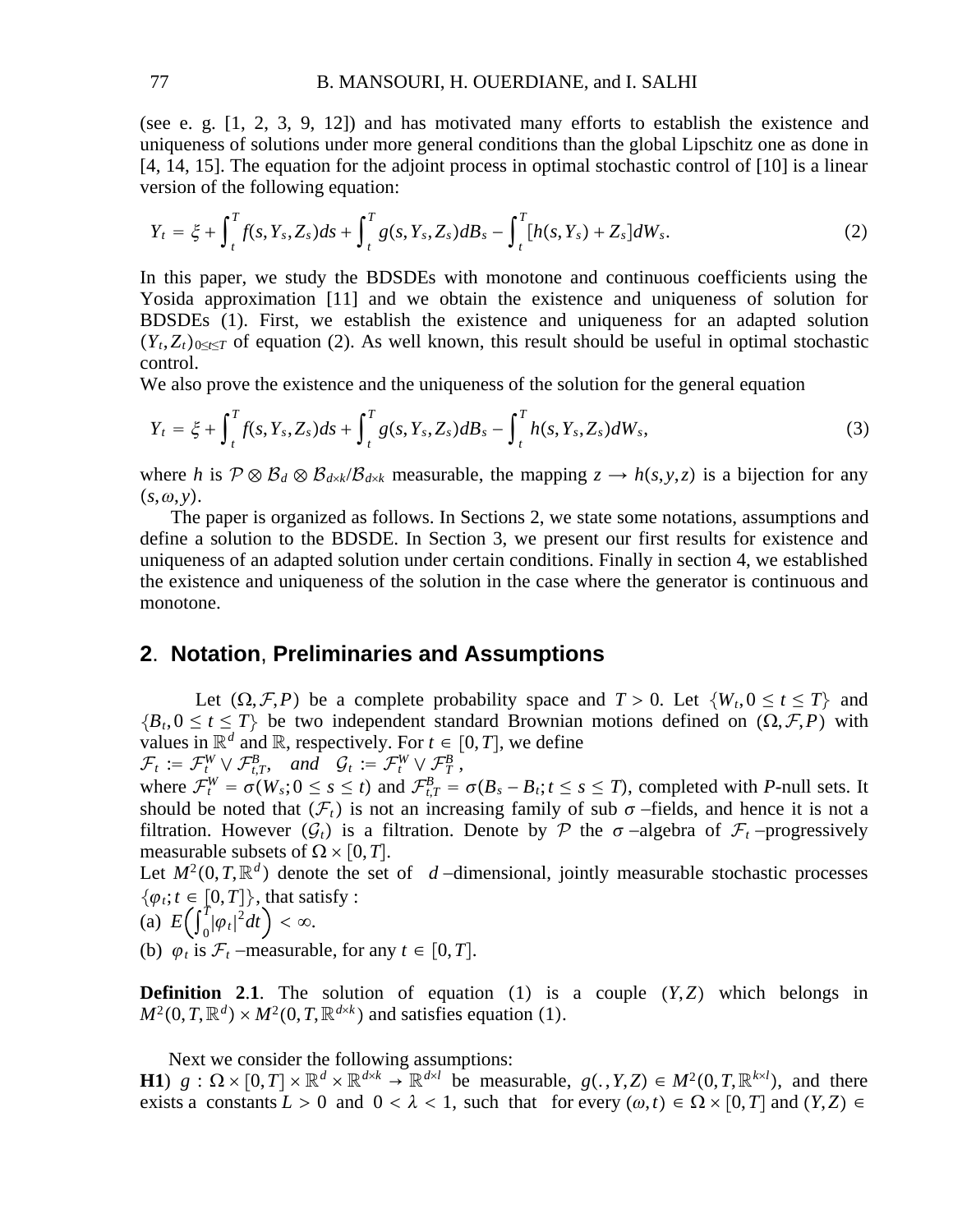$\mathbb{R}^d \times \mathbb{R}^{d \times k}$  $g(t, Y, Z) - g(t, Y', Z')\big|^{2} \leq L\big|Y - Y'\big|^{2} + \lambda\big|Z - Z'\big|^{2}.$ **H2**) Let  $\xi$  be a square integrable random variable which is  $\mathcal{F}_T$  – measurable. **H3**) Let *f* :  $\Omega \times [0, T] \times \mathbb{R}^d \times \mathbb{R}^{d \times k} \rightarrow \mathbb{R}^d$  be  $\mathcal{P} \otimes \mathcal{B}_d \otimes \mathcal{B}_{d \times k}/\mathcal{B}_d$  −measurable, a)  $f(.,0,0) \in M^2(0,T,\mathbb{R}^d)$ b) There exist  $C > 0$  such that  $|f(t,Z) - f(t,Z')| \leq C|Z - Z'|$ . **H4**) Let *f* :  $\Omega \times [0, T] \times \mathbb{R}^d \times \mathbb{R}^{d \times k} \rightarrow \mathbb{R}^d$  be  $\mathcal{P} \otimes \mathcal{B}_d \otimes \mathcal{B}_{d \times k}/\mathcal{B}_d$  −measurable and  $h: \Omega \times [0,T] \times \mathbb{R}^d \rightarrow \mathbb{R}^{d \times k}$  be  $\mathcal{P} \otimes \mathcal{B}_d/\mathcal{B}_{d \times k}$  –measurable, a)  $f(., 0, 0) \in M^2(0, T, \mathbb{R}^d)$ ,  $h(., 0) \in M^2(0, T, \mathbb{R}^{d \times k})$ b) There exist  $C > 0$  such that for all *Y*,  $Y' \in \mathbb{R}^d$ ,  $Z, Z' \in \mathbb{R}^{d \times k}$ ,  $|f(t, Y, Z) - f(t, Y', Z')| \leq C(|Y - Y'| + |Z - Z'|),$  $|h(t, Y) - h(t, Y')| \leq C|Y - Y'|.$ **H5**) Let *f* :  $\Omega \times [0, T] \times \mathbb{R}^d \times \mathbb{R}^{d \times k} \rightarrow \mathbb{R}^d$  be  $\mathcal{P} \otimes \mathcal{B}_d \otimes \mathcal{B}_{d \times k}/\mathcal{B}_d$  −measurable and  $h: \Omega \times [0,T] \times \mathbb{R}^d \times \mathbb{R}^{d \times k} \to \mathbb{R}^{d \times k}$  be  $\mathcal{P} \otimes \mathcal{B}_d \otimes \mathcal{B}_{d \times k}/\mathcal{B}_{d \times k}$  –measurable,  $a) f(.,0,0) \in M^2(0,T,\mathbb{R}^d), h(.,0,0) \in M^2(0,T,\mathbb{R}^{d \times k}),$ b)There exist  $C > 0$  such that |*ft*,*Y*,*Z* − *ft*,*Y*′ ,*Z*′ ||*ht*,*Y*,*Z* − *ht*,*Y*′ ,*Z*′′||*Z* − *Z*′ |, for all  $Y$ ,  $Y' \in \mathbb{R}^d$ ,  $Z$ ,  $Z' \in \mathbb{R}^{d \times k}$   $(t, \omega)$   $a, e$ . c) There exist  $\beta > 0$  such that  $|h(t, Y, Z) - h(t, Y, Z'')|$ , for all  $Y \in \mathbb{R}^d$ ,  $Z, Z' \in \mathbb{R}^{d \times k}$   $(t, \omega)$  a.e.

## **3**. **Adapted Solution of Backward Doubly Stochastic DEs**

In this section, let us consider the following lemma before the prove of the existence and uniqueness of such solution for equation (2). We start by considering that  $f$ ,  $g$  and  $h$  are independent of *Y*,*Z*.

**Lemma 3.1.** *Under assumption* (H2),  $f \in M^2(0,T,R^d)$ ,  $g \in M^2(0,T,R^{k\times l})$ , and  $h \in M^2(0,T,R^{d \times k})$ ,  $(Y,Z)$  *is a solution for the following equation:*  $Y_t = \xi + \int_t^t$  $\int_{t}^{T} f(s) ds + \int_{t}^{T}$  $\int_t^T g(s)dB_s - \int_t^T g(s)dB_s$  $T_{[h(s) + Z_s]dW_s}$  (4)

*Proof.* We define the filtration  $G_t = \mathcal{F}_t^W \vee \mathcal{F}_T^B$  and the  $G_t$ -square integrable martingale  $Y_t = E^{G_t}[\xi + \int_{0}^{T} f(s)ds + \int_{0}^{T} g(s)dB_s$ ,  $0 \le t \le T$ . The martingale representation theorem yields the existence of  $G_t$  – progressively measurable process  $\bar{Z}_t$  with values in  $\mathbb{R}^{d \times k}$  such that  $E\int_0^I$  $\sum_{s=1}^{T} |\bar{Z}_s|^2 ds < \infty$  and

$$
Y_t = Y_0 + \int_0^t \bar{Z}_s dW_s.
$$
  
If  $Z_t = \bar{Z}_t - h(t), 0 \le t \le T$ , then  

$$
Y_t = Y_0 + \int_0^t (h(s) + Z_s) dW_s,
$$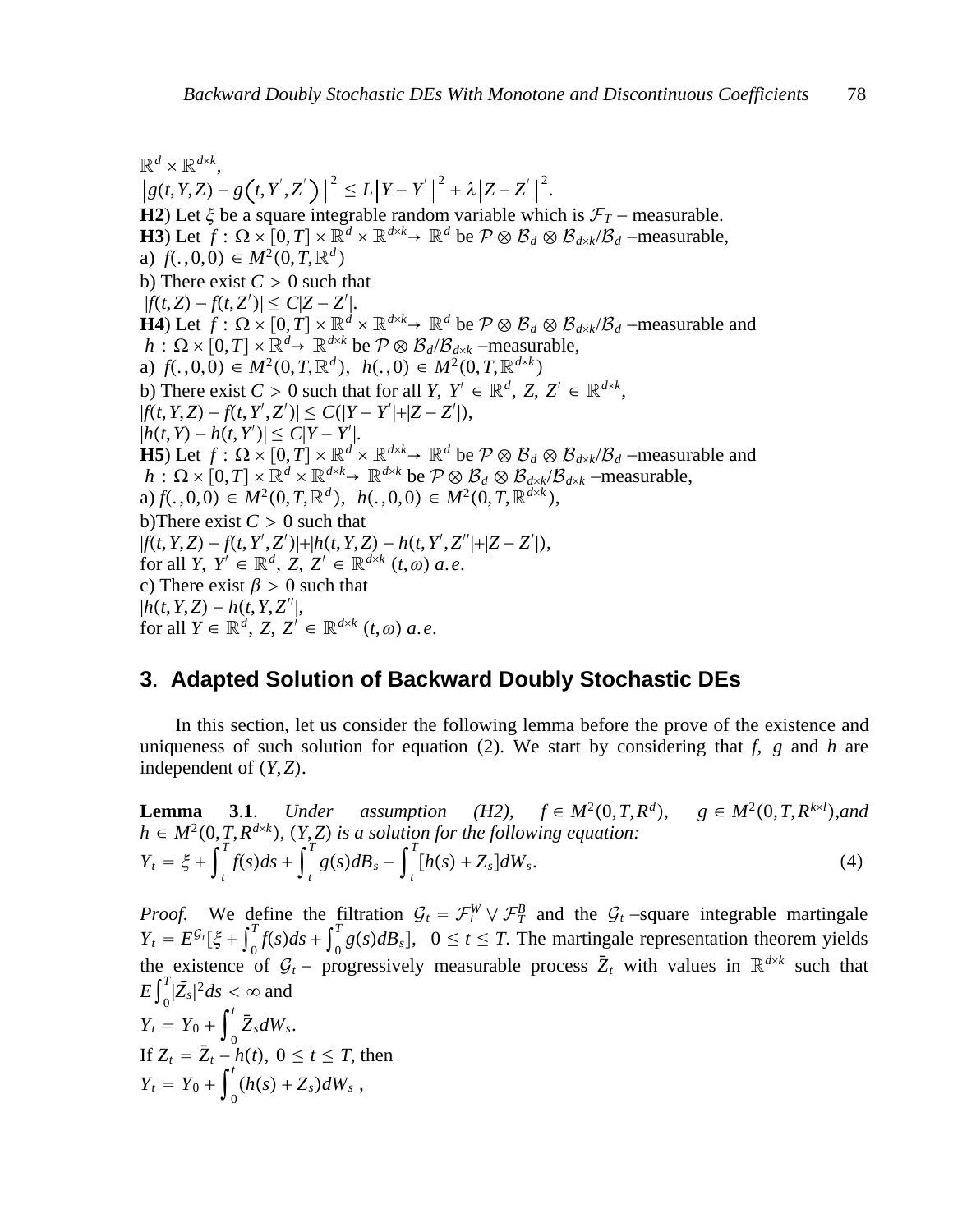and

$$
Y_T = Y_0 + \int_0^T (h(s) + Z_s) dW_s.
$$

As in the same proof of [13], it follows that  $(Y_t, Z_t)_{0 \le t \le T}$  is  $\mathcal{F}_t$  –adapted and solves equation (4). (4).

Now, we consider the following equation:

$$
Y_t = \xi + \int_t^T f(s, Z_s) ds + \int_t^T g(s, Y_s, Z_s) dB_s - \int_t^T [h(s) + Z_s] dW_s.
$$
 (5)

**Proposition 3**.**1**. *Under assumptions (H1), (H2) and (H3), Y*,*Z is the unique solution for equation (5).*

*Proof. (Uniqueness):* Let  $\Delta Y_t = Y_t - Y'_t$ , and  $\Delta Z_t = Z_t - Z'_t$  such that  $(Y_t, Z_t)$  and  $(Y'_t, Z'_t)$  be two solutions of (5). Using Itô's formula for  $|\Delta Y_t|^2$ , we get

$$
|\Delta Y_t|^2 = 2\int_t^T (\Delta Y_s, f(s, Z_s) - f(s, Z_s'))ds + 2\int_t^T (\Delta Y_s, g(s, Y_s, Z_s) - g(s, Y_s', Z_s'))dB_s
$$
  
-2 $\int_t^T (\Delta Y_s, \Delta Z_s)dW_s + \int_t^T |g(s, Y_s, Z_s) - g(s, Y_s', Z_s')|^2ds - \int_t^T |\Delta Z_s|^2ds.$   
Taking the expectation leads to

Taking the expectation, leads to  
\n
$$
E|\Delta Y_t|^2 + E \int_t^T |\Delta Z_s|^2 ds = 2E \int_t^T (\Delta Y_s, f(s, Z_s) - f(s, Z_s')) ds
$$
\n
$$
+ E \int_t^T |g(s, Y_s, Z_s) - g(s, Y_s', Z_s')|^2 ds.
$$

Then by assumptions (H1) and (H3), we have  $E|\Delta Y_t|^2 + E\int_t^T$  $\int_{-1}^{T}|\Delta Z_{s}|^{2}ds\leq2CE\int_{-1}^{T}|\Delta Y_{s}||\Delta Z_{s}|ds+E\int_{-1}^{T}(L|\Delta Y_{s}|^{2}+\lambda|\Delta Z_{s}|^{2})ds$ *t t*  $\leq \bar{C}E\int_{t}^{t}$  $\int_t^T |\Delta Y_s|^2 ds + \lambda E \int_t^T$  $\int_{t}^{T} |\Delta Z_{s}|^{2} + \frac{1}{2} E \int_{t}^{T}$  $\int$ <sup>*T*</sup> $|\Delta Z_{s}|^{2}$ .

Application, here of Gronwall's Lemma, yields the uniqueness of the solution.

*(Existence):* By the Picard iteration and lemma 3.1, we introduce an approximating sequence as follow:  $Z_t^0 \equiv 0$  and  $(Y_t^n, Z_t^n)_{n \ge 1}$  be a sequence in  $\mathcal{M}^2(t, T; \mathbb{R}^d) \times \mathcal{M}^2(t, T; \mathbb{R}^{d \times k})$  defined by :

$$
Y_t^n = \xi + \int_t^T f(s, Z_s^{n-1}) ds + \int_t^T g(s, Y_s^{n-1}, Z_s^{n-1}) dB_s - \int_t^T [h(s) + Z_s^n] dW_s. \tag{6}
$$

Let  $\beta \in \mathbb{R}$ , with integration by parts applied to  $|Y_t^{n+1} - Y_t^n|^2 e^{\beta t}$  we obtain,

$$
|Y_t^{n+1} - Y_t^n|^2 e^{\beta t} + \beta \int_t^T |Y_s^{n+1} - Y_s^n|^2 e^{\beta s} ds = 2 \int_t^T (Y_s^{n+1} - Y_s^n) (f(s, Z_s^n) - f(s, Z_s^{n-1})) e^{\beta s} ds + 2 \int_t^T (Y_s^{n+1} - Y_s^n) (g(s, Y_s^n, Z_s^n) - g(s, Y_s^{n-1}, Z_s^{n-1})) e^{\beta s} dB_s - \int_t^T (Y_s^{n+1} - Y_s^n) (Z_s^{n+1} - Z_s^n) e^{\beta s} dW_s
$$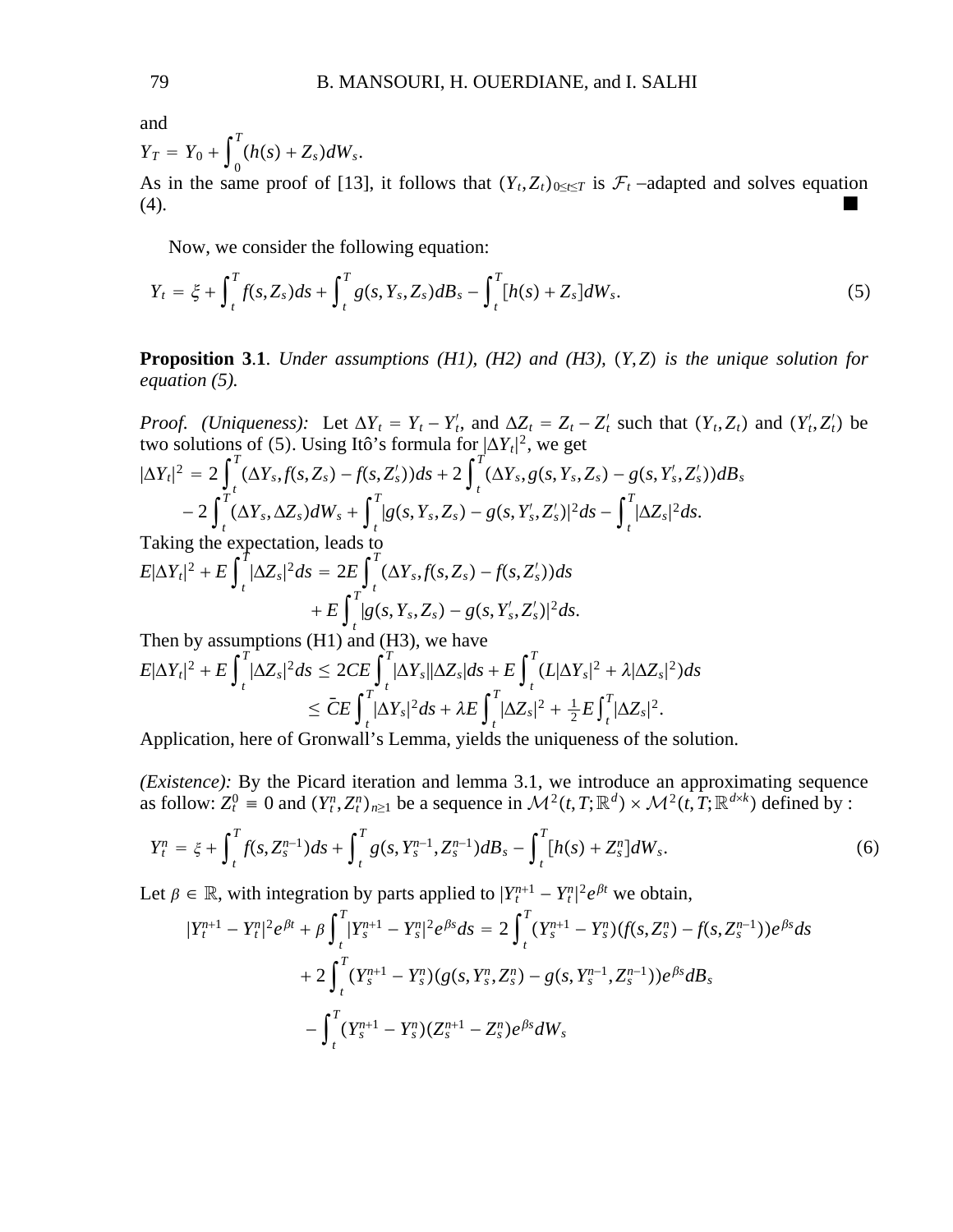*Backward Doubly Stochastic DEs With Monotone and Discontinuous Coefficients* 80

$$
+\int_{t}^{T}[g(s,Y_{s}^{n},Z_{s}^{n})-g(s,Y_{s}^{n-1},Z_{s}^{n-1})|^{2}e^{\beta s}ds\\-\int_{t}^{T}[Z_{s}^{n+1}-Z_{s}^{n}|^{2}e^{\beta s}ds.
$$

Taking the expectation, leads to

$$
E|Y_t^{n+1} - Y_t^n|^2 e^{\beta t} + \beta E \int_t^T |Y_s^{n+1} - Y_s^n|^2 e^{\beta s} ds + E \int_t^T |Z_s^{n+1} - Z_s^n|^2 e^{\beta s} ds
$$
  
=  $2E \int_t^T (Y_s^{n+1} - Y_s^n) (f(s, Z_s^n) - f(s, Z_s^{n-1})) e^{\beta s} ds$   
+  $E \int_t^T |g(s, Y_s^n, Z_s^n) - g(s, Y_s^{n-1}, Z_s^{n-1})|^2 e^{\beta s} ds.$ 

By assumption (H1) and (H3) we get,

$$
E|Y_t^{n+1} - Y_t^n|^2 e^{\beta t} + \beta E \int_t^T |Y_s^{n+1} - Y_s^n|^2 e^{\beta s} ds + E \int_t^T |Z_s^{n+1} - Z_s^n|^2 e^{\beta s} ds
$$
  
\n
$$
\leq \varepsilon C^2 E \int_t^T |Y_s^{n+1} - Y_s^n| e^{\beta s} ds + \frac{1}{\varepsilon} E \int_t^T |Z_s^n - Z_s^{n-1}| e^{\beta s} ds
$$
  
\n
$$
+ L E \int_t^T |Y_s^n - Y_s^{n-1}|^2 e^{\beta s} ds + \lambda E \int_t^T |Z_s^n - Z_s^{n-1}|^2 e^{\beta s} ds.
$$

Now if we choose 
$$
\varepsilon = \frac{2}{1-\lambda}
$$
 and  $\beta = \frac{2L}{1+\lambda} + \frac{2C^2}{1-\lambda}$ , we may deduce that  
\n
$$
E|Y_t^{n+1} - Y_t^n|^2 e^{\beta t} + (\frac{2L}{1+\lambda})E\int_t^T |Y_s^{n+1} - Y_s^n|^2 e^{\beta s} ds + E\int_t^T |Z_s^{n+1} - Z_s^n|^2 e^{\beta s} ds
$$
\n
$$
\leq \frac{1+\lambda}{2}E\int_t^T (\frac{2L}{1+\lambda}|Y_s^n - Y_s^{n-1}|^2 + |Z_s^n - Z_s^{n-1}|^2) e^{\beta s} ds.
$$

It follows then that

$$
E\int_{t}^{T} \left(\frac{2L}{1+\lambda}|Y_{s}^{n+1}-Y_{s}^{n}|^{2}+E\int_{t}^{T} |Z_{s}^{n+1}-Z_{s}^{n}|^{2}\right)e^{\beta s}ds
$$
  

$$
\leq \left(\frac{1+\lambda}{2}\right)^{n} E\int_{t}^{T} \left(\frac{2L}{1+\lambda}|Y_{s}^{1}-Y_{s}^{0}|^{2}+|Z_{s}^{1}-Z_{s}^{0}|^{2}\right)e^{\beta s}ds.
$$

Hence  $(Y^n)$  and  $(Z^n)$  are two Cauchy sequences in  $\mathcal{M}^2(0,T,\mathbb{R}^d) \times \mathcal{M}^2(0,T,\mathbb{R}^{d \times k})$ . By (6),  $(Y^n)$ is also a Cauchy sequence in  $\mathcal{L}^2(\Omega, \mathcal{C}(0,T,\mathbb{R}^d))$ . Applying the limit to (6), as  $n \to \infty$ , we obtain that  $Y = \lim_{n \to \infty} Y^n$  and  $Z = \lim_{n \to \infty} Z^n$  solve equation (5).

In this part of the paper, we shall try to prove the existence and uniqueness of the solution to equation (2).

#### **Theorem 3.1.** *Under assumptions (H1), (H2) and (H3), equation (2) admits a unique solution.*

*Proof. (Uniqueness):* Let  $\Delta Y_t = Y_t - Y_t'$  and  $\Delta Z_t = Z_t - Z_t'$ , such that  $(Y_t, Z_t)$  and  $(Y_t', Z_t')$  be two solutions of (2). By applying Itô's formula to  $|\Delta Y_t|^2$ , we get  $E|\Delta Y_t|^2 + E\int_t^T$  $\int_{t}^{T} |\Delta Z_{s}|^{2} ds = 2E \int_{t}^{T}$  $T^{\infty}(\Delta Y_s, f(s, Y_s, Z_s) - f(s, Y_s', Z_s'))ds$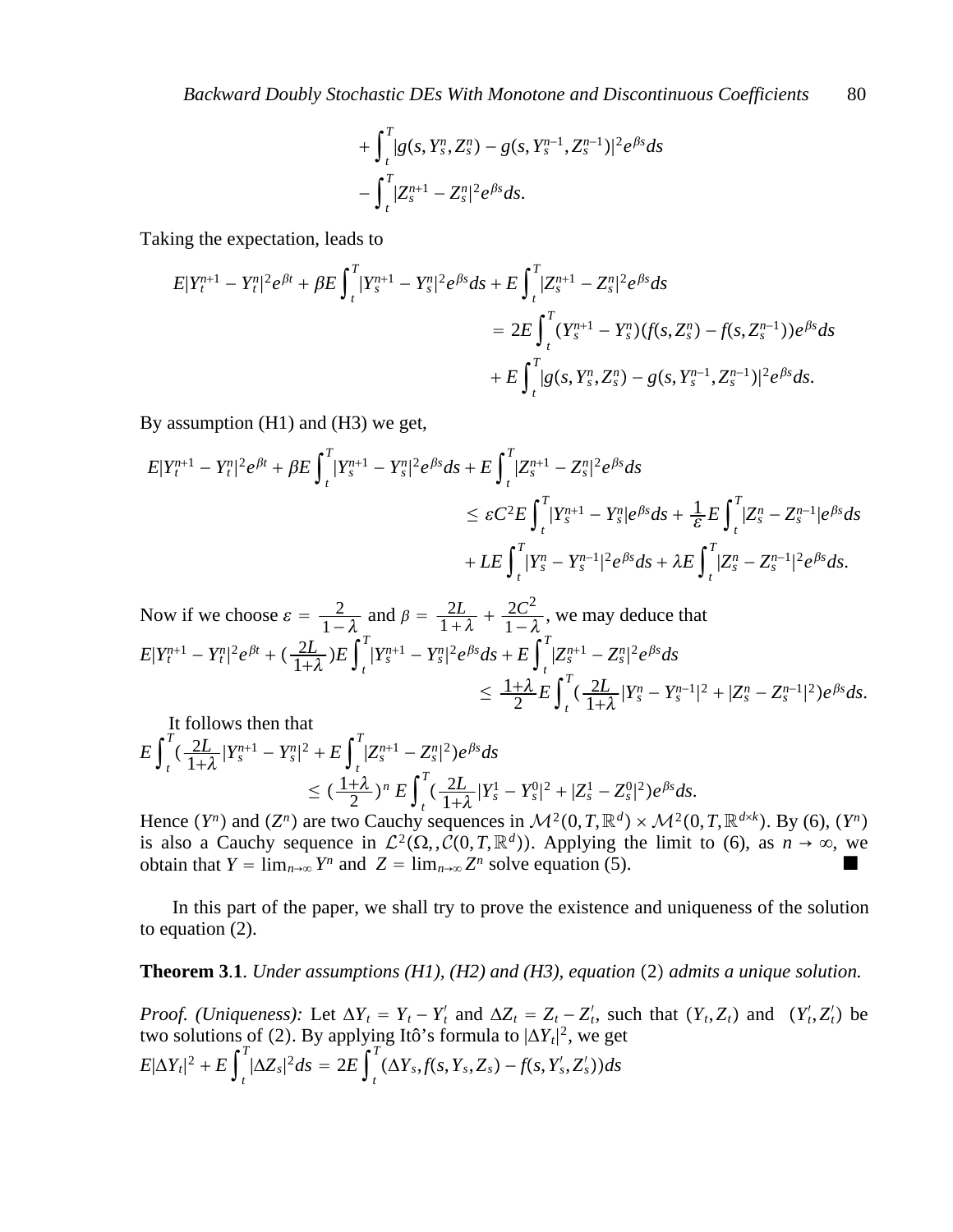$$
+ E\int_t^T [g(s,Y_s,Z_s) - g(s,Y'_s,Z'_s)]^2 ds
$$
  
- 2E 
$$
\int_t^T (\Delta Z_s, h(s,Y_s) - h(s,Y'_s)) ds
$$
  
- E 
$$
\int_t^T [h(s,Y_s) - h(s,Y'_s)]^2 ds.
$$

Using assumptions (H1) and (H4), leads to  
\n
$$
E|\Delta Y_t|^2 + (1 - \lambda)E \int_t^T |\Delta Z_s|^2 ds \leq 2CE \int_t^T |\Delta Y_s| (|\Delta Y_s| + |\Delta Z_s|) ds
$$
\n
$$
+ E \int_t^T (L|\Delta Y_s|^2 + \lambda |\Delta Z_s|^2) ds
$$
\n
$$
- 2CE \int_t^T |\Delta Z_s| |\Delta Y_s| ds - CE \int_t^T |\Delta Y_s|^2 ds
$$
\n
$$
\leq \bar{C}E \int_t^T |\Delta Y_s|^2 ds,
$$

for a certain  $\bar{C}$ ; and the result follows.

*(Existence):* Let  $Y_t^0 = 0$  and  $(Y_t^n, Z_t^n)_{n \ge 1}$  be a sequence in  $\mathcal{M}^2(t, T, \mathbb{R}^d) \times \mathcal{M}^2(t, T, \mathbb{R}^{d \times k})$  defined by :

$$
Y_t^n = \xi + \int_t^T f(s, Y_s^{n-1}, Z_s^{n-1}) ds + \int_t^T g(s, Y_s^{n-1}, Z_s^{n-1}) dB_s - \int_t^T [h(s, Y_s^{n-1}) + Z_s^{n-1}] dW_s.
$$
 (7)

Application of Itô's formula to  $|Y_t^{n+1} - Y_t^{n}|^2$  and utilization of assumptions (H1) and (H4) lead to

$$
E|Y_t^{n+1} - Y_t^n|^2 \le 2CE \int_t^T |Y_s^{n+1} - Y_s^n| (|Y_s^n - Y_s^{n-1}| + |Z_s^n - Z_s^{n-1}|) ds
$$
  
+ 
$$
E\int_t^T (L|Y_s^n - Y_s^{n-1}|^2 + \lambda |Z_s^n - Z_s^{n-1}|^2) ds
$$
  
- 
$$
C^2 E\int_t^T |Y_s^n - Y_s^{n-1}|^2 ds - E\int_t^T |Z_s^n - Z_s^{n-1}|^2 ds.
$$

Taking  $\overline{C}$  to depend only on *C* and *L*, leads to  $E|Y_t^{n+1} - Y_t^n|^2 + (1 - \lambda)E\int_t^1$  $\int_t^T |Z_s^n - Z_s^{n-1}|^2 ds \leq \bar{C}(E\int_t^T)$  $\int_{t}^{T} |Y_{s}^{n+1} - Y_{s}^{n}|^{2} ds + E \int_{t}^{T}$  $T$ <sup>*n*</sup><sub>*s*</sub> –  $Y_s^{n-1}|^2 ds$ . We also have  $-E|Y_t^{n+1} - Y_t^n|^2 - \bar{C}E\int_t^T$  $\int_t^T |Y_s^{n+1} - Y_s^n|^2 ds \leq \bar{C}E \int_t^T$  $\int_{s}^{T} |Y_{s}^{n} - Y_{s}^{n-1}|^{2} ds.$ Then  $E\int_{t}^{t}$  $\int_{t}^{T} |Y_{s}^{n+1} - Y_{s}^{n}|^{2} ds \leq \bar{C} \int_{t}^{T}$  $\sum_{t}^{T} \exp(\bar{C}(s-t)) \left[E \int_{t}^{T}$  $T$ <sup>*I*</sup><sub>*I</sub>*<sup>*n*</sup><sub>*s*</sub> *– Y<sub>s</sub><sup>n-1</sup></del><sup>|2</sup><i>ds ds*.</sub> The inequality above can be approximated by  $E\int_{0}^{T}|Y_{t}^{n+1}-Y_{t}^{n}|^{2}dt \leq \frac{\exp(\bar{c}t)}{n!}E\int_{0}^{T}|Y_{s}^{n}-Y_{s}^{n-1}|^{2}ds.$ This implies that  $(Y^n)$  and  $(Z^n)$  are two Cauchy sequences in  $\mathcal{M}^2(0,T;\mathbb{R}^d) \times \mathcal{M}^2(0,T;\mathbb{R}^{d \times k})$ . Moreover, (7) illustrates that  $(Y^n)$  converges in  $\mathcal{L}^2(\Omega; \mathcal{C}(0,T;\mathbb{R}^d))$ . So we obtain that  $Y = \lim_{n \to \infty} Y^n$  and  $Z = \lim_{n \to \infty} Z^n$  solve equation (2).

Now, let's find a solution to equation (3).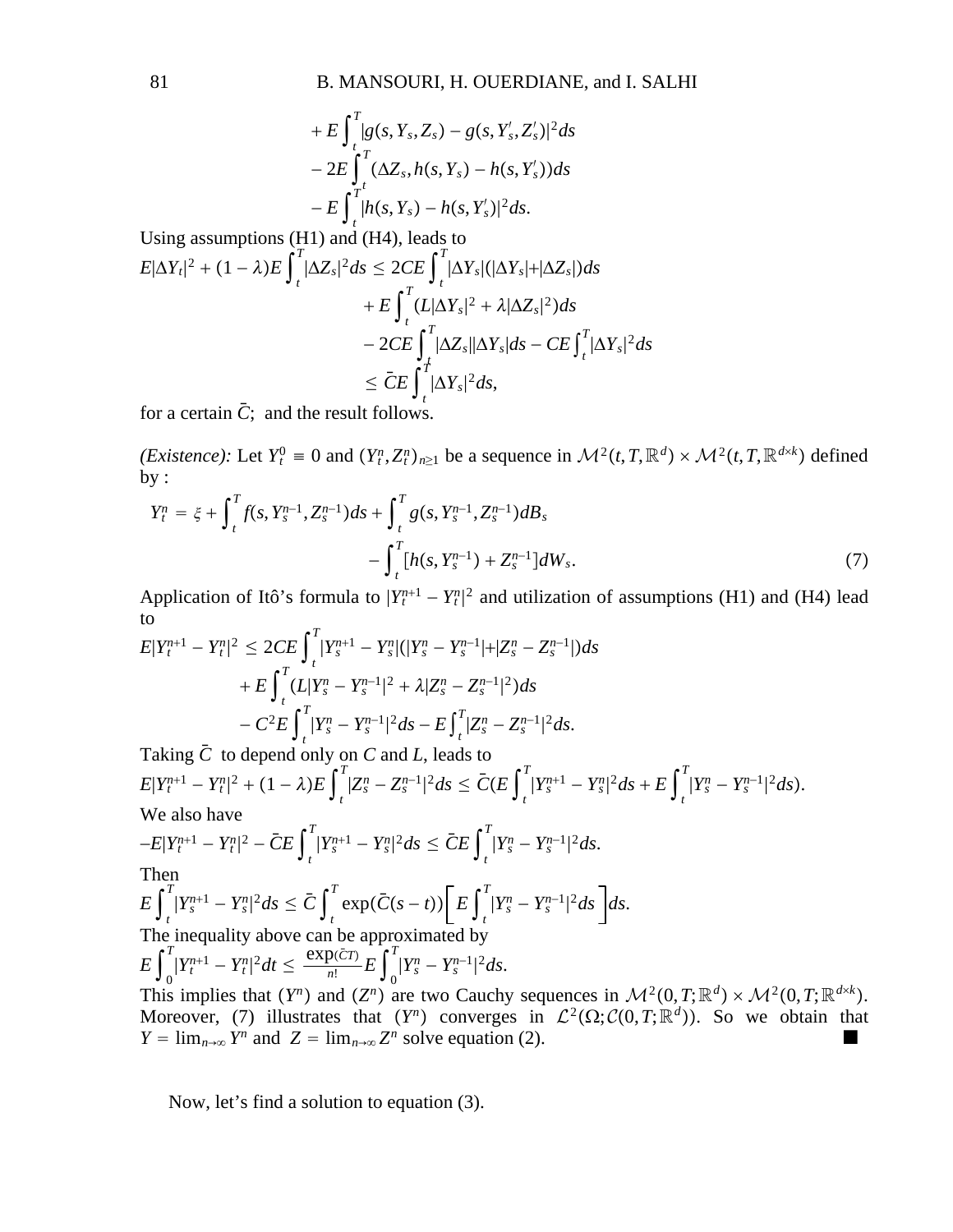**Theorem 3**.**2**. *Under the assumptions (H1), (H2) and (H5), there exists a unique solution to equation (3).*

*Proof.* Let us study the equation

$$
Y_t = \xi + \int_t^T f(s)ds + \int_t^T g(s, Y_s, Z_s)dB_s - \int_t^T h(s, Z_s)dW_s,
$$
\n(8)

when *g* satisfies the assumption (H1),  $f \in M^2(0,T,\mathbb{R}^d)$ , and  $h \in M^2(0,T,\mathbb{R}^{d \times k})$ . The uniqueness and existence of a solution to (8) were studied in lemma 3.1. Next, we may consider the following equation:

$$
Y_t = \xi + \int_t^T f(s, Z_s) ds + \int_t^T g(s, Y_s, Z_s) dB_s - \int_t^T h(s, Z_s) dW_s,
$$

where *f*, *g*, *h* satisfy the assumptions (H1) and (H3). The uniqueness and the existence of a solution to this equation were proved in proposition Finally, we try to solve equation (3), starting with equation (8). Indeed by lemma 3.1, there exists a unique solution to

$$
Y_t = \xi + \int_t^T f(s)ds + \int_t^T g(s, Y_s, Z_s)dB_s - \int_t^T \bar{Z}_s dW_s,
$$

where  $\overline{Z} \in M^2(0,T,\mathbb{R}^{d \times k})$ . Hence there exists a unique  $Z \in M^2(0,T,\mathbb{R}^{d \times k})$  such that  $h(t, Z_t) = \bar{Z}_t$ ,  $(t, \omega)$  *a.e.*, from the assumption for *h* that for any  $(t, \omega, z) \in [0, T] \times \Omega \times \mathbb{R}^{d \times k}$ , there exists a unique element  $\phi_t(\omega, z) \in \mathbb{R}^{d \times k}$  such that  $h(t, \omega, \phi_t(\omega, z)) = Z$ . We show now that  $\phi$  is  $\mathcal{P} \otimes \mathcal{B}_{d \times k}/\mathcal{B}_{d \times k}$  –measurable. We assume that  $\Omega = ([0, T]; \mathbb{R}^k)$ ,  $W_t(\omega) = \omega_t$ , and  $\mathcal{F}_T$  is the Borel field over  $\Omega$ . Then the mapping  $H(t, \omega, z) = (t, \omega, h(t, \omega, z))$  is a bijection from  $[0, T] \times \Omega \times \mathbb{R}^{d \times k}$  into itself. Since  $[0, T] \times \Omega \times \mathbb{R}^{d \times k}$  is a complete and separable metric space, from Theorem 10.5, page 506 in Ethier and Kurtz [8], we deduce that  $H^{-1}$  is Borel measurable. For each *t* the restriction of the same map to  $[0, T] \times C([0, T]; \mathbb{R}^{d \times k}) \times \mathbb{R}^{d \times k}$ , we obtain that  $H^{-1}$ is  $P \otimes B_{d \times k}$  measurable and we get that  $\phi$  is  $P \otimes B_{d \times k}/B_{d \times k}$  –measurable.

# **4**. **BDSDEs Under Monotonicity and General Increasing Growth Conditions**

Throughout this section we shall consider the following assumptions. **H6**)  $g : \Omega \times [0,T] \times \mathbb{R}^d \times \mathbb{R}^{d \times k} \to \mathbb{R}^{d \times l}$  be measurable,  $g(., Y, Z) \in M^2(0,T, \mathbb{R}^{k \times l})$ , and there exists a constant  $0 < \lambda < 1$ , such that for every  $(\omega, t) \in \Omega \times [0, T]$  and  $(Y, Y', Z, Z') \in \mathbb{R}^d \times \mathbb{R}^d \times \mathbb{R}^{d \times k} \times \mathbb{R}^{d \times k}$  $|g(t, Y, Z) - g(t, Y', Z')|^2 \leq \lambda (|Y - Y'|^2 + |Z - Z'|^2).$ | | **H7**) *f* is continuous in  $(y, z)$  for almost all  $(t, \omega)$ ,  $f(. , y.z) \in \mathcal{M}^2(0, T, \mathbb{R}^d)$ a) For all  $(y, z) \in \mathbb{R}^d \times \mathbb{R}^{d \times k}$ , there exists  $C_1 > 0$  such that  $|f(t, y, z)| \le |f(t, 0, 0)| + C_1(|Y| + |Z|).$ b) For all  $(y, y', z, z') \in \mathbb{R}^d \times \mathbb{R}^d \times \mathbb{R}^{d \times k} \times \mathbb{R}^{d \times k}$ , there exists  $\frac{7}{4} < C < 2$  such that  $(y - y', f(t, y, z) - f(t, y', z')) \le (1 - C)|z - z'^2 - C|y - y'^2.$ Our main result is reported in this section.

**Lemma 4.1**. *let*  $\Phi : R^n \to R^n$  *be a continuous function and there exists a constant c* > 0 *such*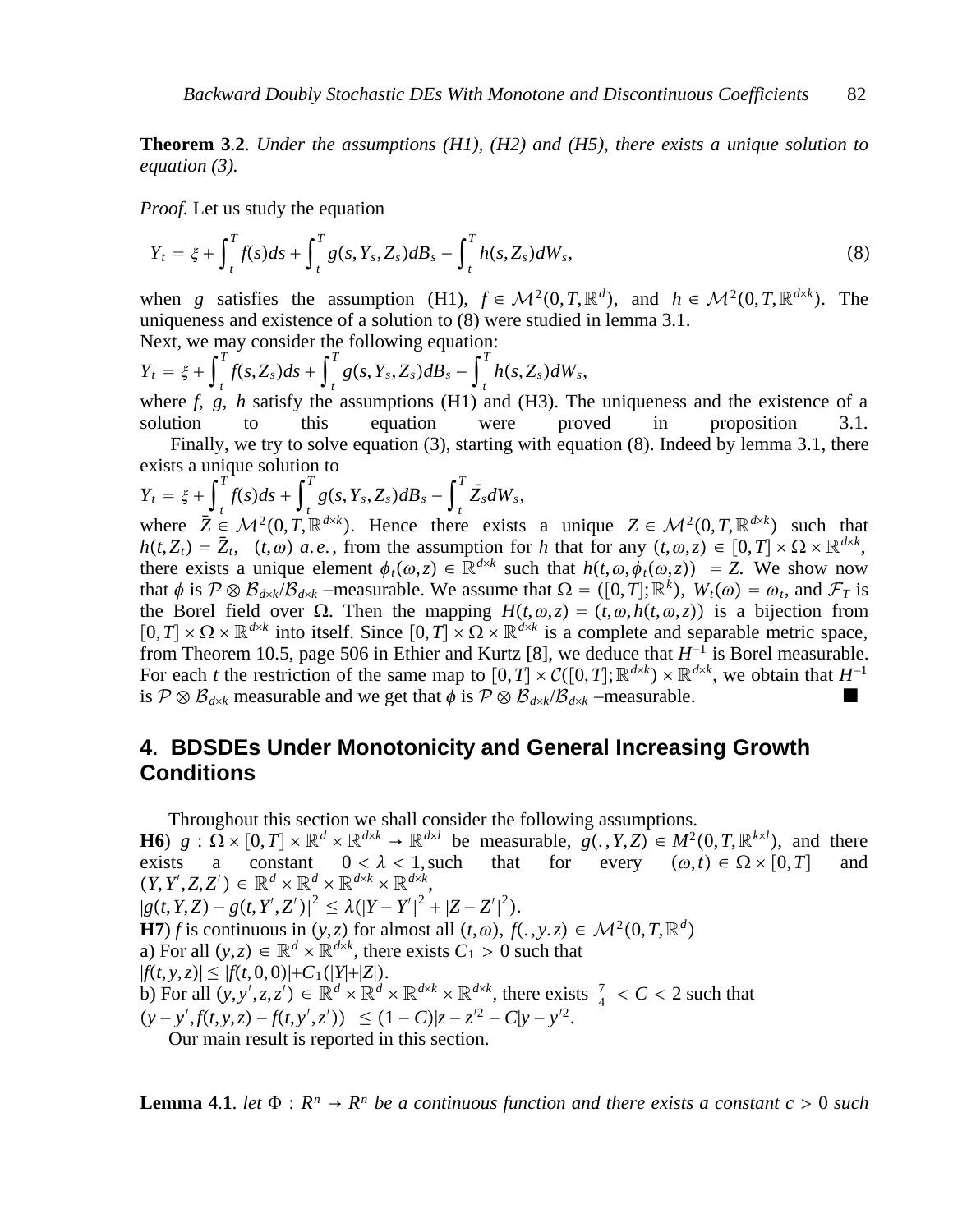that  
\n
$$
(\Phi(x^1) - \Phi(x^2), x^1 - x^2) \le -c \mid x^1 - x^2 \mid^2, \quad \forall x^1, x^2 \in \mathbb{R}^n.
$$
\nThen for the Yosida approximation  $\Phi^{\alpha}$  of  $\Phi$ ,  $\alpha > 0$ , we have  
\n(i)  $(\Phi^{\alpha}(x^1) - \Phi^{\alpha}(x^2), x^1 - x^2) \le -c \mid x^1 - x^2 \mid^2$   
\n $|\Phi^{\alpha}(x^1) - \Phi^{\alpha}(x^2)| \le (\frac{2}{\alpha} + c) \mid x^1 - x^2 \mid$   
\n $|\Phi^{\alpha}(x)| \le |\Phi(x)| + 2c \mid x \mid$   
\n(ii) For any  $\alpha, \beta > 0$ , we have  
\n $(\Phi^{\alpha}(x^1) - \Phi^{\beta}(x^2), x^1 - x^2) \le (\alpha + \beta)(|\Phi(x^1)| + |\Phi(x^2)| + c \mid x^1 \mid + c \mid x^2 \mid)^2 - c \mid$   
\n(iii) For any  $(x^{\alpha})_{\alpha>0} \subset R^n$ ,  $x \in R^n$ , if  $\lim_{\alpha \to 0} x^{\alpha} = x$ , then  
\n $\lim_{\alpha \to 0} \Phi^{\alpha}(x^{\alpha}) = \Phi(x).$ 

This lemma can be proved by adopting the proof given in Da Prato and Zabczyk [5, 6].

**Theorem 4**.**1**. *Under assumptions H*2,*H*6 *and H*7*, there exists a unique adapted solution*  $(Y_t, Z_t) \in M^2(0, T, R^d) \times M^2(0, T, \mathbb{R}^{d \times k})$  for equation (1).

*Proof.* (*Uniqueness*): Let 
$$
(Y_t, Z_t)
$$
 and  $(Y'_t, Z'_t)$  be two solutions of equation (1). We call  $\Delta Y_t = Y_t - Y'_t$  and  $\Delta Z_t = Z_t - Z'_t$ . Applying the Itô formula to  $|\Delta Y_t|^2$ , we get  $E |\Delta Y_t|^2 = 2E \int_t^T |\Delta Y_s| |f(s, Y_s, Z_s) - f(t, Y'_s, Z'_s|) ds$   
+  $E \int_t^T |g(s, Y_s, Z_s) - g(t, Y'_s, Z'_s)|^2 ds - E \int_t^T |\Delta Z_s|^2 ds$ .  
Then by assumptions (*H6*) and (*H7*), we have

 $E \mid \Delta Y_t \mid^2 - E \int_t^t$  $\sum_{t}^{T}$  |  $\Delta Z_s$  |<sup>2</sup> *ds* ≤ −(2*C* −  $\lambda$ ) $E \int_{t}^{2}$ *T* ∣ Δ*Ys* ∣<sup>2</sup> *ds*  $-(2C - \lambda)E$  $T \mid \Delta Z_s \mid^2 ds$ .

Hence

 $(2C - \lambda)E$  $\sum_{t}^{T}$ [|  $\Delta Y_s$  |<sup>2</sup> +|  $\Delta Z_s$  |<sup>2</sup> *ds* − *E*  $\int_{t}^{2}$  $T$  |  $\Delta Z_s$  |<sup>2</sup> *ds* ≤ 0, for  $\frac{7}{4} \le C \le 2$  and  $0 \le \lambda \le 1$ . Then we have  $E \int_{t}^{T} |\Delta Y_s|^2 ds = 0$  and  $E\int_{t}^{T}$  |  $\Delta Z_{s}$  |<sup>2</sup> *ds* = 0.

Thus there exists a unique adapted solution  $(Y_t, Z_t)_{0 \le t \le T} \in M^2(0, T, \mathbb{R}^d) \times M^2(0, T, \mathbb{R}^{d \times k})$  for equation  $(1)$ .

*(Existence):* Assume  $h(t, y, z) = z$ , then equation (1) becomes like (3). To prove the existence, we need to pass through the following four steps.

*Step* **1.** There exists a unique adapted solution for the approximating BDSDEs (3), and for arbitrary  $\alpha > 0$  the approximating BDSDEs of (3) is

$$
Y_t^{\alpha} = \xi + \int_t^T f^{\alpha}(s, Y_s^{\alpha}, Z_s^{\alpha}) ds + \int_t^T g(s, Y_s^{\alpha}, Z_s^{\alpha}) dB_s
$$
  
- 
$$
\int_t^T h^{\alpha}(s, Y_s^{\alpha}, Z_s^{\alpha}) dW_s, \qquad 0 \le t \le T,
$$
 (9)

where  $(f^{\alpha}(t, Y_t^{\alpha}, Z_t^{\alpha}), -h^{\alpha}(t, Y_t^{\alpha}, Z_t^{\alpha}))$  is the Yosida approximation of  $(f(t, Y_t, Z_t), -h(t, Y_t, Z_t))$ .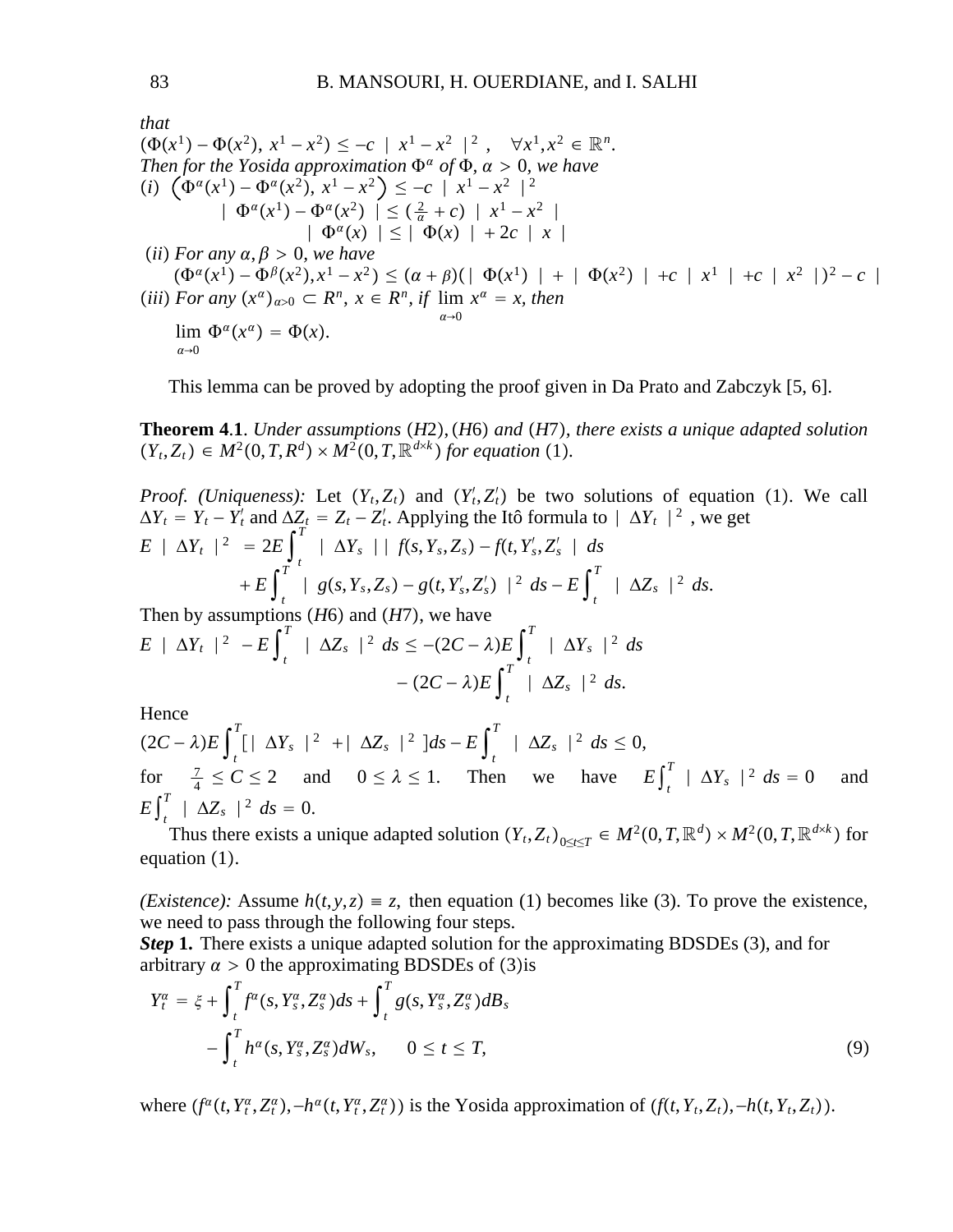Then by lemma 4.1 we get,  $|f^{\alpha}(t,y,z)-f^{\alpha}(t,y',z'^{2}+|h^{\alpha}(t,y,z)-h^{\alpha}(t,y',z'^{2}\leq (\frac{2}{\alpha}+c)^{2}(|y-y'^{2}+|z-z'^{2}).$ Hence  $2|f^{\alpha}(t,y,z)-f^{\alpha}(t,y',z'^2+2|h^{\alpha}(t,y,z)-h^{\alpha}(t,y',z'^2\leq 2(\frac{2}{\alpha}+c)^2(|y-y'^2+|z-z'^2).$ Furthermore  $(|f^{\alpha}(t, y, z) - f^{\alpha}(t, y', z'^{\alpha}(t, y, z) - h^{\alpha}(t, y', z'^2 \leq 2(\frac{2}{\alpha} + c)^2 (|y - y'^2 + |z - z'^2).$ Therefore  $\int f^{a}(t, y, z) - f^{a}(t, y', z'^{a}(t, y, z) - h^{a}(t, y', z'))$  $\leq \sqrt{2} \left( \frac{2}{\alpha} + c \right) \left( \left| y - y'^2 + \right| z - z'^2 \right)^{\frac{1}{2}}$  $\leq \sqrt{2} \left( \frac{2}{\alpha} + c \right) \left( \mid y - y' \mid + \mid z - z' \mid \right),$  (10) and by lemma 4.1, we have  $(f^{\alpha}(t, y, z) - f^{\alpha}(t, y', z'^{\alpha}(t, y, z'^{\alpha}(t, y, z), z - z') \leq -c \mid z - z' \mid^{2},$ which implies that  $|h^{\alpha}(t, y, z) - h^{\alpha}(t, y, z')| | z - z' | \geq c |z - z'|^{2}.$ Then  $| h^{\alpha}(t, y, z) - h^{\alpha}(t, y, z') | ≥ c | z - z' |.$  (11) Clearly  $(10)$  and  $(11)$  yield the assumptions of theorem 3.2. Hence, there exists a unique

adapted solution  $(Y^{\alpha}, Z^{\alpha})$  for equation  $(9)$  in  $M^2(0, T, \mathbb{R}^d) \times M^2(0, T, \mathbb{R}^{d \times k})$ . *Step* 2. Estimation of  $Y^{\alpha}$ ,  $Z^{\alpha}$ . By applying the Itô formula to  $|Y^{\alpha}$ <sub>t</sub>  $|^2$ , we obtain  $E\xi^2 = E \mid Y_0^a \mid^2 -2E \int_0^1$  $\int_{0}^{T}$  | *Y*<sub>s</sub><sup>*x*</sup></sup> | | *f<sup>a</sup>*(*s*, *Y*<sub>s</sub><sup>*x*</sup>, *Z*<sub>s</sub><sup>*s*</sup>) | *ds* − *E*  $\int_{0}^{T}$ *T* **|** *g*(*s*, *Y*<sub>s</sub><sup>α</sup>, *Z*<sub>s</sub><sup>a</sup>) |<sup>2</sup> *ds*  $+E\int_0^T$ *T*<sup>*Y*</sup></sup>  $| h^{\alpha}(s, Y_s^{\alpha}, Z_s^{\alpha}) |^2 ds.$ 

So  
\n
$$
E | Y_{0}^{\alpha} |^{2} + 2CE \int_{0}^{T} (|Y_{s}^{\alpha}|^{2} + |Z_{s}^{\alpha}|^{2}) ds \leq E\xi^{2} + E \int_{0}^{T} |Y_{s}^{\alpha}|^{2} ds + E \int_{0}^{T} |Z^{\alpha}|^{2} ds
$$
\n
$$
+ E \int_{0}^{T} |g(s, Y_{s}^{\alpha}, Z_{s}^{\alpha})|^{2} ds + E \int_{0}^{T} |f^{\alpha}(s, 0, 0)| + C \int_{0}^{T} |Z_{s}^{\alpha}|^{2} ds + 2E \int_{0}^{T} |h^{\alpha}(s, 0, 0)| ds + \frac{1}{2} E \int_{0}^{T} |Z_{s}^{\alpha}|^{2} ds.
$$

On another hand, we have

$$
| f^{a}(t, Y_{t}^{a}, Z_{t}^{a}) | \leq |f(t, Y_{t}^{a}, Z_{t}^{a})| + 2C(|Y_{t}^{a}| + |Z_{t}^{a}|).
$$
  
\nThen  
\n
$$
| f^{a}(t, 0, 0) |^{2} + | h^{a}(t, 0, 0) |^{2} \leq |f(t, 0, 0)|^{2}.
$$
  
\nTherefore  
\n
$$
E|Y_{0}^{a}|^{2} + (2C - \frac{3}{2} - \lambda)E \int_{0}^{T} (|Y_{s}^{a}|^{2} + |Z_{s}^{a}|^{2}) ds
$$
  
\n
$$
\leq E\xi^{2} + E \int_{0}^{T} | g(s, 0, 0) |^{2} ds + 2E \int_{0}^{T} | f^{a}(s, 0, 0) |^{2} ds.
$$
  
\nultimately for  $\frac{7}{4} \leq C \leq 2$ , if we let  
\n
$$
K = \left[ 2E\xi^{2} + 2E \int_{0}^{T} | g(s, 0, 0) |^{2} ds + 4E \int_{0}^{T} | f^{a}(s, 0, 0) |^{2} ds \right] / (4C - 3 - 2\lambda),
$$
  
\nthen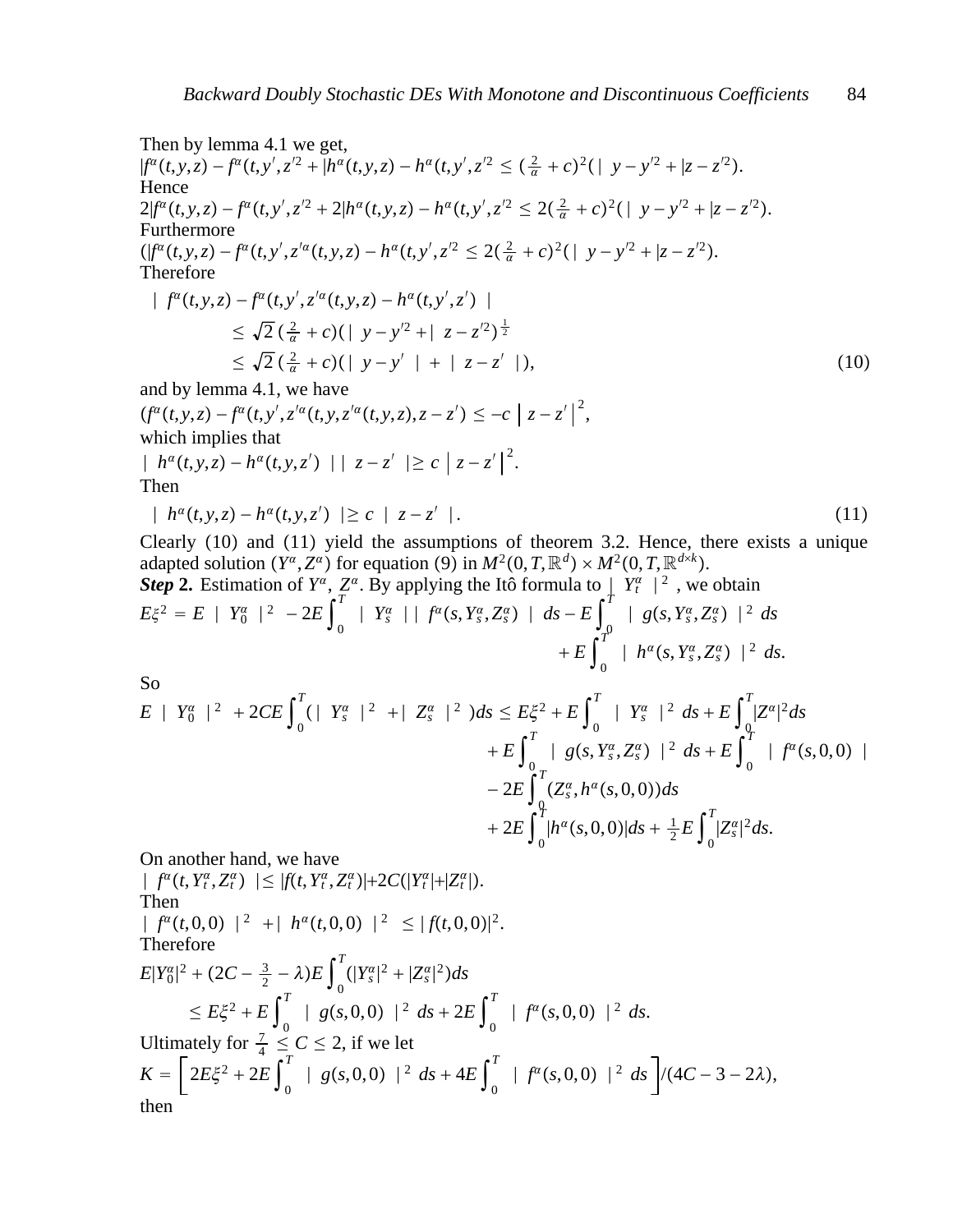$$
E\int_{t}^{T} (|Y_{s}^{\alpha}|^{2} + |Z_{s}^{\alpha}|^{2}) ds \leq K.
$$
  
\nStep 3.  $(Y^{\alpha}, Z^{\alpha})$  converge in  $M^{2}(0, T, \mathbb{R}^{d}) \times M^{2}(0, T, \mathbb{R}^{d \times k})$ . Consider  $\alpha > 0$  and  $\beta > 0$  then  
\napply Itô's formula to  $|Y_{t}^{\alpha} - Y_{t}^{\beta}|^{2}$  to obtain  
\n $E |Y_{0}^{\alpha} - Y_{0t}^{\beta}|^{2} + 2E \int_{0}^{T} (Y_{s}^{\alpha} - Y_{s}^{\beta}, f^{\beta}(s, Y_{s}^{\beta}, Z_{s}^{\beta}) - f^{\alpha}(s, Y_{s}^{\alpha}, Z_{s}^{\alpha})) ds$   
\n $-E \int_{0}^{T} |g(s, Y_{s}^{\alpha}, Z_{s}^{\alpha}) - g(s, Y_{s}^{\beta}, Z_{s}^{\beta})|^{2} ds + E \int_{0}^{T} |h^{\alpha}(s, Y_{s}^{\alpha}, Z_{s}^{\alpha}) - h^{\beta}(s, Y_{s}^{\beta}, Z_{s}^{\beta})|^{2} ds = 0.$   
\nHence  
\n $\int_{0}^{T} |g(s, Y_{s}^{\alpha}, Z_{s}^{\alpha}) - g(s, Y_{s}^{\beta}, Z_{s}^{\beta})|^{2} ds$ 

$$
E | Y_0^{\alpha} - Y_0^{\beta} |^2 - 2E \int_0^1 (Z_s^{\alpha} - Z_s^{\beta}, h^{\alpha}(s, Y_s^{\alpha}, Z_s^{\alpha}) - h^{\beta}(s, Y_s^{\beta}, Z_s^{\beta})) ds
$$
  
+ 
$$
E \int_0^T | h^{\alpha}(s, Y_s^{\alpha}, Z_s^{\alpha}) - h^{\beta}(s, Y_s^{\beta}, Z_s^{\beta}) |^2 ds
$$
  

$$
\leq -2CE \int_0^T (|Y_s^{\alpha} - Y_s^{\beta}|^2 + |Z_s^{\alpha} - Z_s^{\beta}|^2) ds
$$
  
+ 
$$
\lambda E \int_0^T (|Y_s^{\alpha} - Y_s^{\beta}|^2 + |Z_s^{\alpha} - Z_s^{\beta}|^2) ds
$$
  
+ 
$$
2(\alpha + \beta) E \int_0^T [ (|f^{\alpha}(s, Y_s^{\alpha}, Z_s^{\alpha})| + |f^{\beta}(s, Y_s^{\beta}, Z_s^{\beta})|) + |h^{\alpha}(s, Y_s^{\alpha}, Z_s^{\alpha})|
$$
  
+ 
$$
|h^{\beta}(s, Y_s^{\beta}, Z_s^{\beta})| + C(|Y_s^{\alpha}| + |Z_s^{\alpha}| + |Y_s^{\beta}| + |Z_s^{\beta}|) ]^2 ds,
$$

which implies that

$$
E | Y_0^{\alpha} - Y_0^{\beta} |^2 + (2C - \lambda)E \int_0^T (|Y_s^{\alpha} - Y_s^{\beta}|^2 + |Z_s^{\alpha} - Z_s^{\beta}|^2) ds
$$
  
\n
$$
\leq 2E \int_0^T (Z_s^{\alpha} - Z_s^{\beta}, h^{\alpha}(s, Y_s^{\alpha}, Z_s^{\alpha}) - h^{\beta}(s, Y_s^{\beta}, Z_s^{\beta})) ds
$$
  
\n
$$
- E \int_0^T | h^{\alpha}(s, Y_s^{\alpha}, Z_s^{\alpha}) - h^{\beta}(s, Y_s^{\beta}, Z_s^{\beta}) |^2 ds
$$
  
\n
$$
+ 2(\alpha + \beta)E \int_0^T [f^{\alpha}(s, Y_s^{\alpha}, Z_s^{\alpha})] + |f^{\beta}(s, Y_s^{\beta}, Z_s^{\beta})| + |h^{\alpha}(s, Y_s^{\alpha}, Z_s^{\alpha})|
$$
  
\n
$$
+ |h^{\beta}(s, Y_s^{\beta}, Z_s^{\beta})| + C(|Y_s^{\alpha}| + |Z_s^{\alpha}| + |Y_s^{\beta}| + |Z_s^{\beta}|^2) ds
$$
  
\n
$$
- E \int_0^T |Z_s^{\alpha} - Z_s^{\beta}|^2 ds + E \int_0^T |Z_s^{\alpha} - Z_s^{\beta}|^2 ds.
$$

Therefore

$$
E | Y_0^{\alpha} - Y_0^{\beta} |^2 + (2C - \lambda - 1)E \int_0^T (|Y_s^{\alpha} - Y_s^{\beta}|^2 + |Z_s^{\alpha} - Z_s^{\beta}|^2) ds
$$
  
\n
$$
\leq 8(\alpha + \beta)E \int_0^T [ (|f^{\alpha}(s, Y_s^{\alpha}, Z_s^{\alpha})|^2 + |f^{\beta}(s, Y_s^{\beta}, Z_s^{\beta})|^2) + |h^{\alpha}(s, Y_s^{\alpha}, Z_s^{\alpha})|^2
$$
  
\n
$$
+ |h^{\beta}(s, Y_s^{\beta}, Z_s^{\beta})|^2 + C^2 (|Y_s^{\alpha}|^2 + |Z_s^{\alpha}|^2 + |Y_s^{\beta}|^2 + |Z_s^{\beta}|^2) \Big] ds.
$$

Using  $| f(t, y, z) | \le | f(t, 0) | +C_1(|y| +|z|)$  and  $E\int_0^t$  $\int_{0}^{T} (|y|^2 + |z|^2) dt \leq K$ , we deduce that there exists a constant  $K' > 0$ , such that

 $E \mid Y_0^{\alpha} - Y_0^{\beta} \mid^2 + (2C - \lambda - 1)E \int_{0}^{T} (|Y_s^{\alpha} - Y_s^{\beta}|^2 + |Z_s^{\alpha} - Z_s^{\beta}|^2) ds \leq K'(\alpha + \beta).$ If  $\frac{7}{4} \le C \le 2$ , then  $(Y^{\alpha}, Z^{\alpha})_{\alpha>0}$  is a Cauchy sequence in  $M^2(0, T, \mathbb{R}^d) \times M^2(0, T, \mathbb{R}^{d \times k})$ ; and we | denote its limit by  $(Y, Z) \in M^2(0, T, \mathbb{R}^d) \times M^2(0, T, \mathbb{R}^{d \times k})$ .

*Step* **4.** Involves taking weak limits in the approximating equation (9). From lemma 4.1 and assumptions  $(H6)$ ,  $(H7)a$ , there exist constant *l* and *m* such that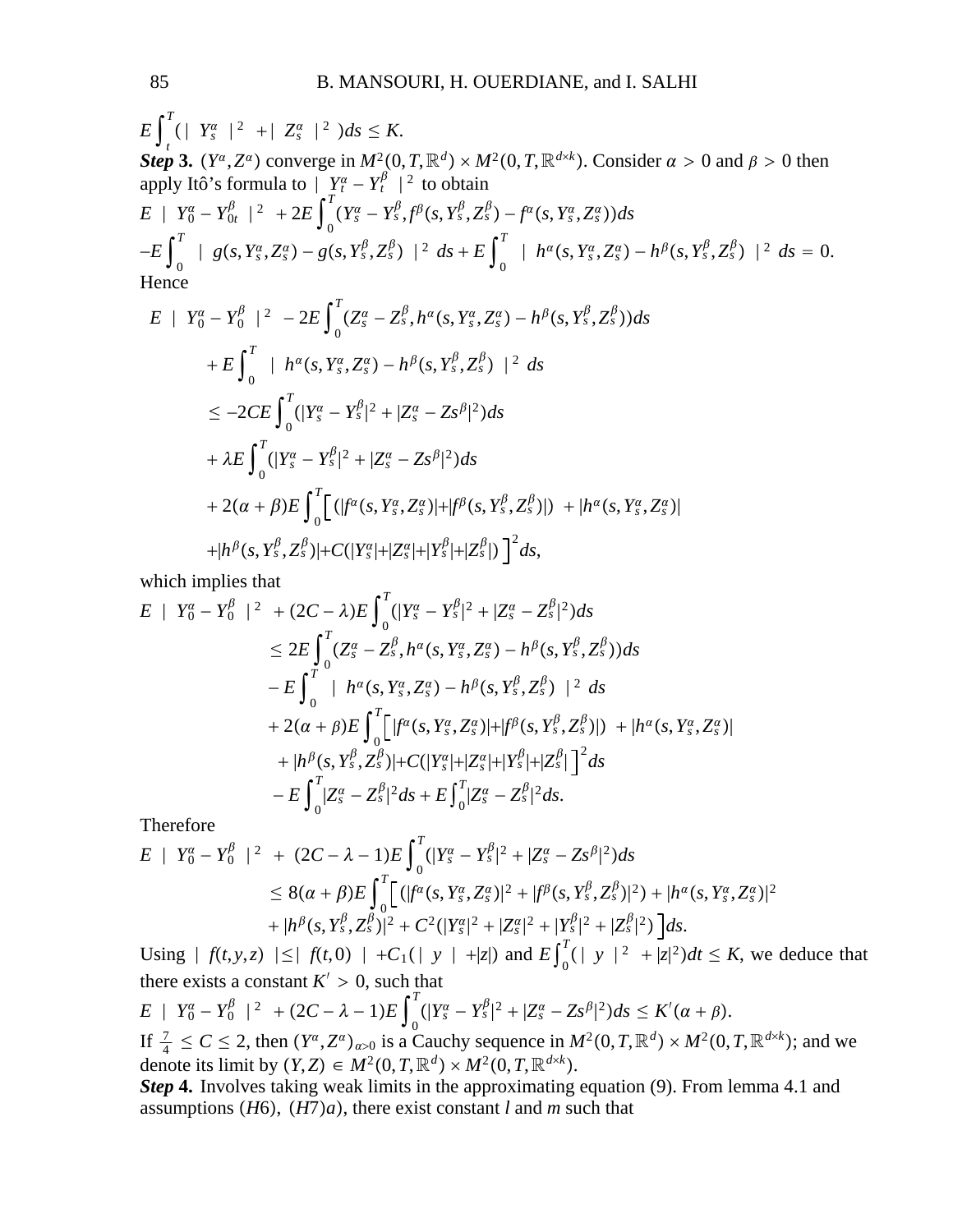$$
\begin{aligned}\n| \int_{-\infty}^{\infty} (t, Y_t^{\alpha}, Z_t^{\alpha}) + g(t, Y_t^{\alpha}, Z_t^{\alpha}) + h^{\alpha}(t, Y_t^{\alpha}, Z_t^{\alpha}) \Big|^{2} \\
&\leq l \Big( | \int_{-\infty}^{\infty} f(t, 0, 0) \Big|^{2} + | \int_{-\infty}^{\infty} g(t, 0, 0) \Big|^{2} + | \int_{-\infty}^{\infty} f(t, 0, 0) \Big|^{2} + | \int_{-\infty}^{\infty} f(t, 0, 0) \Big|^{2} + | \int_{-\infty}^{\infty} f(t, 0, 0) \Big|^{2} + | \int_{-\infty}^{\infty} f(t, 0, 0) \Big|^{2} + | \int_{-\infty}^{\infty} f(t, 0, 0) \Big|^{2} + | \int_{-\infty}^{\infty} f(t, 0, 0) \Big|^{2} + | \int_{-\infty}^{\infty} f(t, 0, 0) \Big|^{2} + | \int_{-\infty}^{\infty} f(t, 0, 0) \Big|^{2} + | \int_{-\infty}^{\infty} f(t, 0, 0) \Big|^{2} + | \int_{-\infty}^{\infty} f(t, 0, 0) \Big|^{2} + | \int_{-\infty}^{\infty} f(t, 0, 0) \Big|^{2} + | \int_{-\infty}^{\infty} f(t, 0, 0) \Big|^{2} + | \int_{-\infty}^{\infty} f(t, 0, 0) \Big|^{2} + | \int_{-\infty}^{\infty} f(t, 0, 0) \Big|^{2} + | \int_{-\infty}^{\infty} f(t, 0, 0) \Big|^{2} + | \int_{-\infty}^{\infty} f(t, 0, 0) \Big|^{2} + | \int_{-\infty}^{\infty} f(t, 0, 0) \Big|^{2} \Big|^{2} + | \int_{-\infty}^{\infty} f(t, 0, 0) \Big|^{2} + | \int_{-\infty}^{\infty} f(t, 0, 0) \Big|^{2} + | \int_{-\infty}^{\infty} f(t, 0, 0) \Big|^{2} + | \int_{-\infty}^{\infty} f(t, 0, 0) \Big|^{2} + | \
$$

Then  $(Y_t, Z_t)_{0 \le t \le T}$  is an adapted solution of equation (1). Here the existence proof ends.

#### **Acknowledgements**

The authors wish to thank an anonymous referee for his critical reading of the typescript.

# **References**

[1] K. Bahlali, R. Gatt, and B. Mansouri, Backward doubly stochastic differential equations with a superlinear growth generator, *Comptes Rendus Mathematique* **353**(1), (2015), 25-30.

[2] R. Buckdahn, and J. Ma, Stochastic viscosity solutions for nonlinear stochastic partial differential equations I, *Stochastic Processes and Their Applications* **93**(2), (2001), 181-204.

[3] R. Buckdahn, and J. Ma, Stochastic viscosity solutions for nonlinear stochastic partial differential equations II, *Stochastic Processes and Their Applications* **93**(2), (2001), 205-228.

[4] B. Boufoussi, J. Van Casteren, and N. Mrhardy, Generalized backward doubly stochastic differential equations and SPDEs with nonlinear Neumann boundary conditions, *Bernoulli* **13**(2), (2007), 423-446.

[5] G. Da Prato, and J. Zabczy, *Ergodicity for Infinite Dimensional Systems*, Cambridge University Press, Cambridge, 1996.

[6] G. Da Prato, and J. Zabczy, *Stochastic Equation in Infinite Dimension*, Cambridge University Press, Cambridge, 1992.

[7] R. W. R. Darling, and E. Pardoux, Backward stochastic differential equation with random terminal time, and application to semilinear elliptic PDE, *Annals of Probability* **25**(3), (1997) 1135-1159.

[8] J. M. Ethier, and T.G. Kurtz, *Markov Process : Characterization and Convergence*, J.